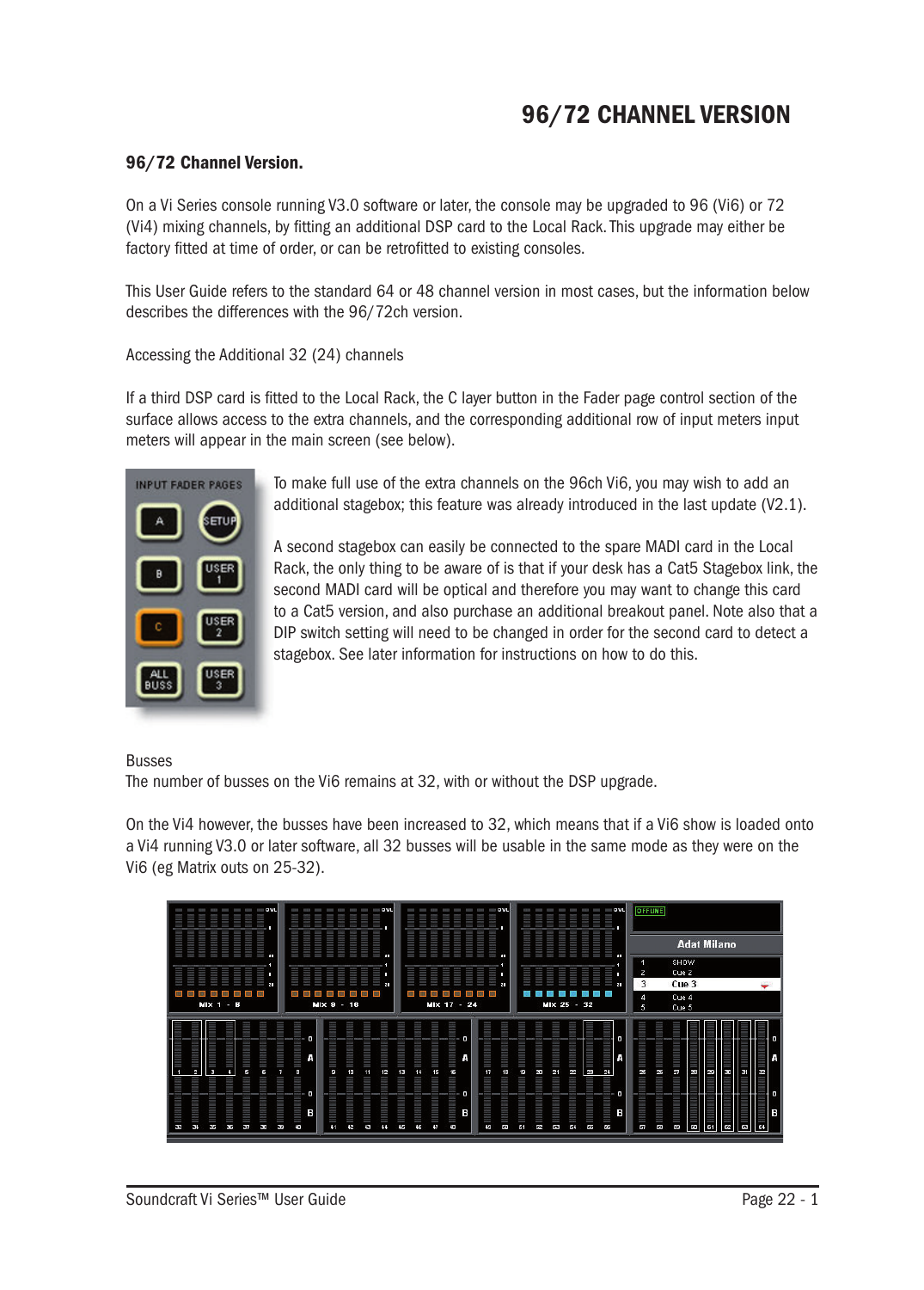## Hints on using the DSP Upgrade's additional 32/24 channels

When the Vi Series is upgraded with the DSP card addition, there are two ways to use the additional channels:

#### 1. Making more use of the existing I/O

The Vi6 already has 64 mic ins from the stagebox, plus 16 line inputs, 3 mic inputs, 16 AES/EBU inputs and up to 64 MADI inputs in the Local Rack, plus the returns from the 8 built-in stereo Lexicon FX units. This is a total of 179 sources!

This means that there are already plenty of spare physical inputs that can be used to access the additional 32 mixing channels.

Just being able to connect the FX return channels without eating into the Stagebox inputs will be a major benefit.

With this in mind, the new Default Shows provided with the V3.0 and later software have been programmed with the sources for channels 65-80 set to the Local Rack Line inputs.

The last 16 channels 81-96 have been left free to use for FX returns since there are different preferences on the vertical or horizontal pairing of these.

#### 2. Add another Stagebox

Alternatively if you require more than 64 inputs from the stage, a second Stagebox can added to the desk, either by connecting it to the existing second MADI card, or adding a third MADI card. (In this case you need to remove the AES/EBU card or 2 line in or line out cards to make room for the MADI card). As mentioned previously, you may need to obtain additional breakout panels for use with a second Stagebox.

When adding additional MADI cards and Stageboxes, keep in mind that there is a limit to the maximum number of I/O channels that the DSP core can accept – this is 192 inputs and 192 outputs. The total of all the input cards fitted in the local rack must not exceed these numbers. It is possible to add a MADI card and restrict the number of channels it uses, from 64 down to say 32, using internal switches.

| <b>MIC</b><br>A01                   | <b>MIC</b><br>A07              | <b>MIC</b><br><b>B05</b><br>13      | <b>MIC</b><br>C <sub>03</sub><br>19           | <b>MIC</b><br><b>D01</b><br>25 | <b>MIC</b><br><b>D07</b><br>31             | <b>MIC</b><br><b>E05</b><br>$\overline{37}$ | <b>MIC</b><br><b>F03</b><br>$\mathbf{a}$ | <b>MIC</b><br>G01<br>19           | <b>MIC</b><br>G07<br>55        | <b>MIC</b><br><b>H05</b><br>61 |             |  |                    | <b>EXIT</b> |
|-------------------------------------|--------------------------------|-------------------------------------|-----------------------------------------------|--------------------------------|--------------------------------------------|---------------------------------------------|------------------------------------------|-----------------------------------|--------------------------------|--------------------------------|-------------|--|--------------------|-------------|
| <b>MIC</b><br>A02<br>$\overline{2}$ | <b>MIC</b><br>A08<br>8         | <b>MIC</b><br><b>B06</b><br>11      | <b>MIC</b><br>C <sub>04</sub><br>$\mathbf{z}$ | <b>MIC</b><br><b>D02</b><br>26 | <b>MIC</b><br><b>D08</b><br>$\overline{x}$ | <b>MIC</b><br><b>E06</b><br>38              | <b>MIC</b><br>F04<br>$\mathbf{u}$        | <b>MIC</b><br>G02<br>$\mathbf{a}$ | <b>MIC</b><br>G08<br>56        | <b>MIC</b><br><b>H06</b><br>62 |             |  | Ĺ                  | $\mathbf R$ |
| <b>MIC</b><br>A03<br>з              | <b>MIC</b><br><b>B01</b><br>9  | <b>MIC</b><br><b>B07</b><br>15      | <b>MIC</b><br><b>C05</b><br>21                | <b>MIC</b><br><b>D03</b><br>27 | <b>MIC</b><br><b>E01</b><br>33             | <b>MIC</b><br><b>E07</b><br>39              | <b>MIC</b><br><b>F05</b><br>45           | <b>MIC</b><br>G03<br>51           | <b>MIC</b><br><b>H01</b><br>57 | <b>MIC</b><br><b>H07</b><br>63 |             |  | <b>Lexicon Out</b> |             |
| <b>MIC</b><br>A04                   | <b>MIC</b><br><b>B02</b><br>10 | <b>MIC</b><br><b>B08</b><br>16      | <b>MIC</b><br>C06<br>22                       | <b>MIC</b><br><b>D04</b><br>28 | <b>MIC</b><br>E02<br>34                    | <b>MIC</b><br><b>E08</b><br>40              | <b>MIC</b><br><b>F06</b><br>46           | <b>MIC</b><br>G04<br>52           | <b>MIC</b><br><b>H02</b><br>58 | <b>MIC</b><br><b>H08</b><br>64 |             |  | <b>MADI</b>        |             |
| <b>MIC</b><br>A05<br>5              | <b>MIC</b><br><b>B03</b><br>11 | <b>MIC</b><br>C <sub>01</sub><br>17 | <b>MIC</b><br>C <sub>07</sub><br>23           | <b>MIC</b><br><b>D05</b><br>29 | <b>MIC</b><br><b>E03</b><br>35             | <b>MIC</b><br>F01<br>$\mathbf{u}$           | <b>MIC</b><br><b>F07</b><br>$\sqrt{1}$   | <b>MIC</b><br>G05<br>53           | <b>MIC</b><br><b>H03</b><br>59 |                                |             |  | <b>StageBox</b>    |             |
| <b>MIC</b><br>A06<br>6              | <b>MIC</b><br><b>B04</b><br>12 | <b>MIC</b><br>C <sub>02</sub><br>18 | <b>MIC</b><br>C08<br>24                       | <b>MIC</b><br><b>D06</b><br>30 | <b>MIC</b><br><b>E04</b><br>36             | <b>MIC</b><br><b>F02</b><br>12              | <b>MIC</b><br><b>F08</b><br>48           | <b>MIC</b><br>G06<br>54           | <b>MIC</b><br><b>H04</b><br>60 |                                | <b>NONE</b> |  | Local              |             |

Refer to your Soundcraft distributor for further advice on special I/O configurations.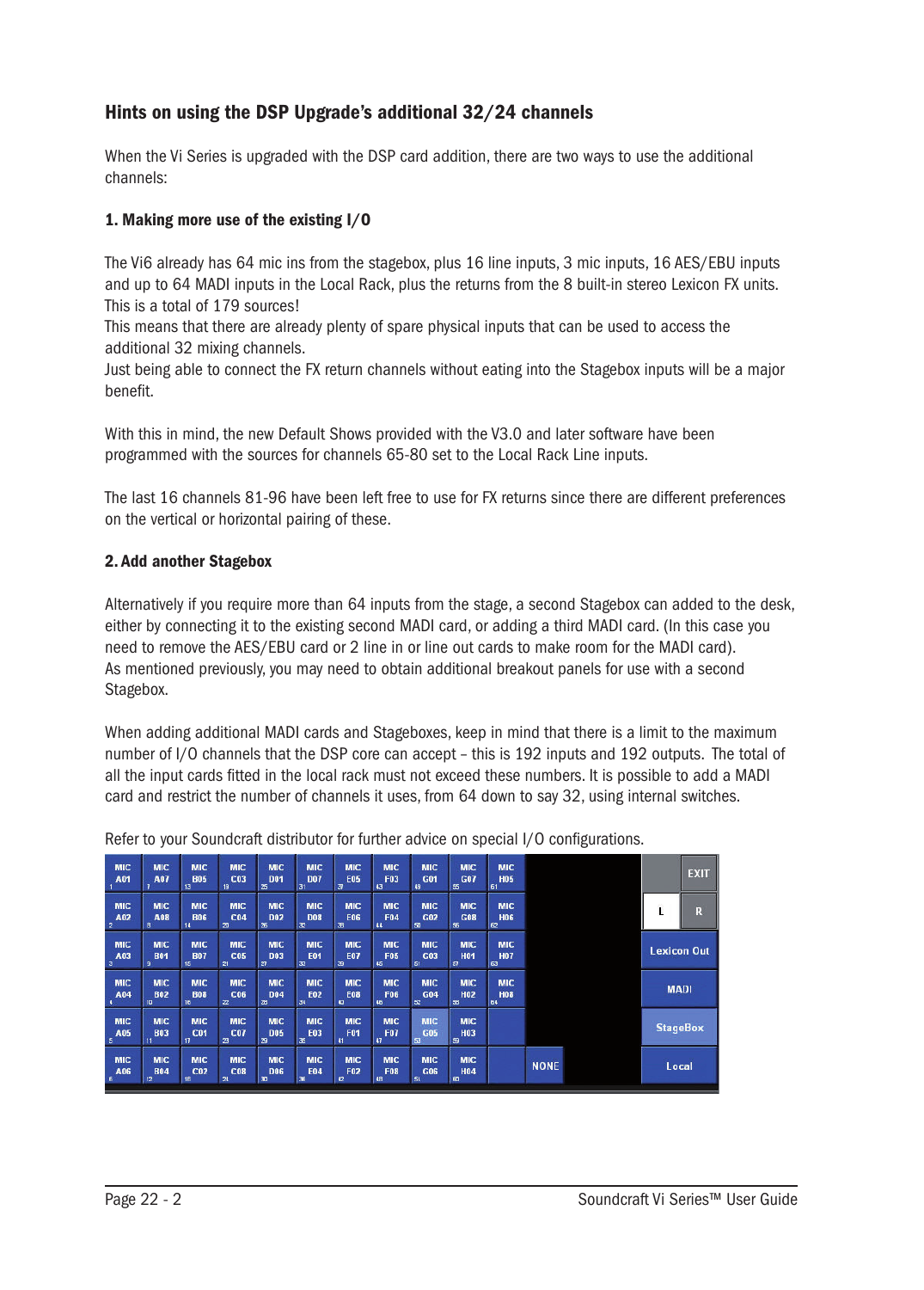### Installing a Third DSP card for 96ch operation

In order to take advantage of the mixing channel upgrade of the V3.0 software, an third DSP card needs to be installed in the Local Rack.

Although DSP cards will work in any of the free slots in the upper section of the Local Rack, it is recommended to fit the additional card in such a way that there is one free slot in between all of the cards, in order to maximize efficient airflow in the rack.

The new DSP card should therefore be fitted to the right of the Lexicon/BSS FX card, as shown in the diagram below (DSP 3 card, indicated with arrow).

Note that the FX card may have to be moved one slot to the left, depending on how it was installed from the factory. If the FX card is already in the position shown below, go straight to step 5.

### Instructions for moving FX card and fitting DSP card

Remove any breakout panels to allow access to the top section of the Local Rack.

Note: when removing, refitting and handling DSP and FX cards in the Vi Series rack, observe anti-static precautions: Either wear a grounded wristband or regularly touch the metal chassis of the rack to discharge any static build-up. Keep the new card in its antistatic bag until the last moment.



**Local Rack - Rear View** 

1. Firstly, remove one blanking panel on each side of the FX card.

2. To remove the FX card, unscrew the two small fixing screws at the extreme top and bottom ends of the card (Do not unscrew the two larger extended screws).

3. Release the FX card from the backplane connector by pulling on the two large extended screws. Carefully slide the card from the rack on its mounting rails.

4. Refit the FX card one slot to the left of its previous position. It should then be in the position shown in the diagram above.

5. Fit the new DSP card (DSP 3 in above diagram) to the right of the FX card with one empty space in between.

6. When refitting the FX and DSP cards, engage the pcb carefully with the mounting rails and slide the card into the rack. There should be very little friction if the card is correctly running on the mounting rails. When resistance is felt, press on the two large extended screws to engage the card the last 5mm into the backplane connector. When fully seated, press the floating fascia panel into the rack and tighten the two small fixing screws at top and bottom.

7. The blanking plates should not be refitted until after the FX and DSP cards are fitted, to avoid catching components on the cards on the metalwork as they are slid in and out.